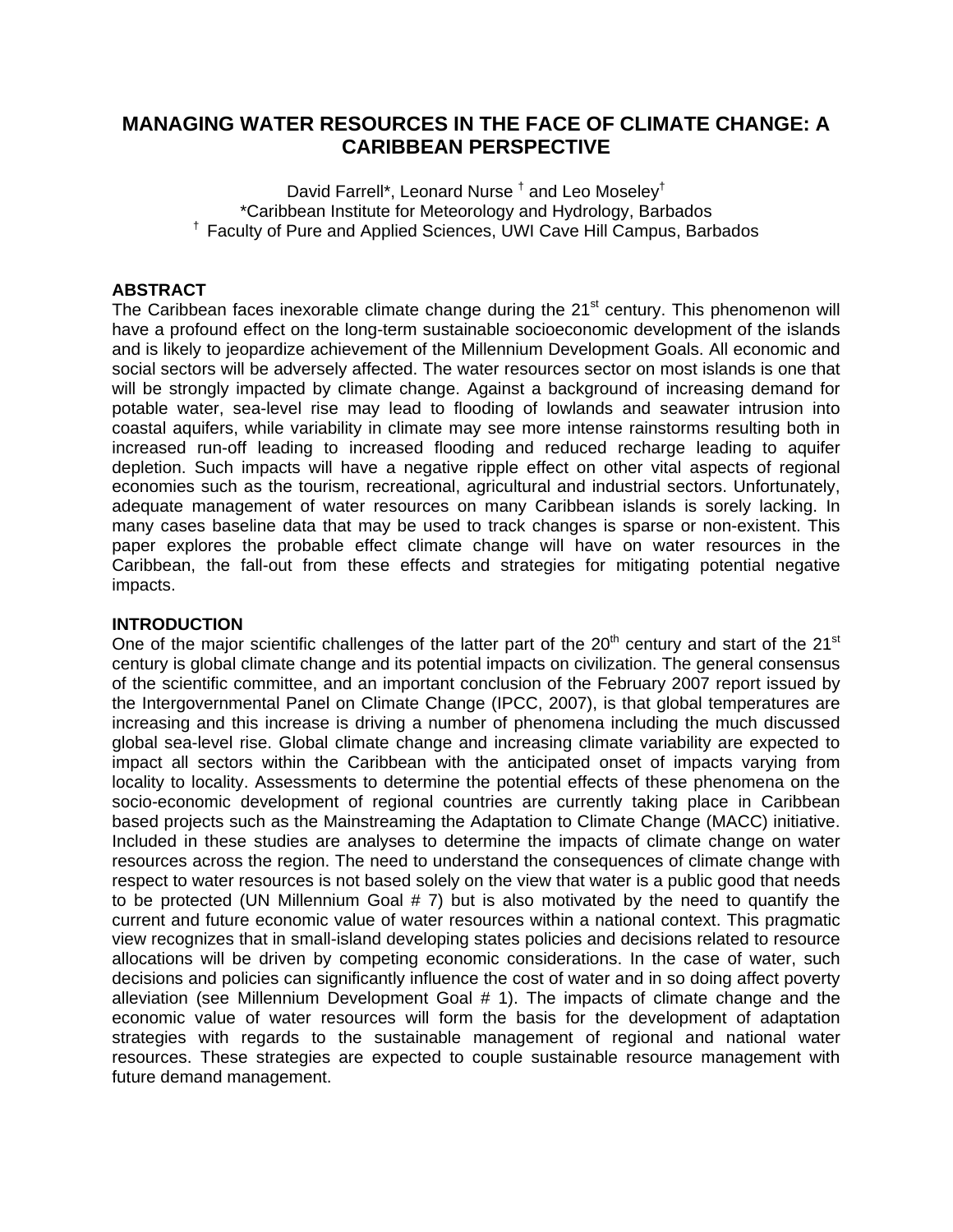#### **EVIDENCE FOR GLOBAL WARMING**

 $\overline{a}$ 

A considerable body of evidence has been collected to investigate whether global warming is occurring and, if it is, to establish its cause. Global observational data compiled to date indicate human-induced climate changes are occurring. Since 1860, mean global air temperature has increased by approximately  $0.6^{\circ}$  C (+/-  $0.2^{\circ}$  C). In the Northern Hemisphere, average temperatures during the  $20<sup>th</sup>$  Century have been the warmest for any century in the past 1000 years, with the 1990s being the warmest decade on record (IPCC, 2001). During the  $20<sup>th</sup>$ Century, temperatures in the Caribbean and Pacific Ocean regions increased by about  $1^0$ C (i.e.  $0.1^{\circ}$  C per decade), thus exceeding the global average since 1860 (Nurse and Sem, 2001). These observations are generally supported by outputs from global climate models.

Although there has been no consistent trend in global precipitation change over the same period, some regional patterns have been identified. During the  $20<sup>th</sup>$  Century mid- and highlatitude regions recorded precipitation increased at a rate of approximately 1 % per decade. Along with this increase, a higher incidence of extreme precipitation events was observed (IPCC, 2001a). Available data averaged for the Caribbean does not exhibit a consistent temporal or spatial rainfall trend, however, recent downscaled model outputs from the Hadley Centre's PRECIS model, project a tendency towards drying, with a higher number of dry days and fewer consecutive wet days for the region.<sup>1</sup> These projections correlate well with the finding that warm phases of El Nino Southern Oscillation, which are associated with below-average rainfall in the Atlantic, are becoming more frequent and intense (IPCC, 2001; Lal, 2004). The 1987/88 El Nino episode, the most intense on record, was accompanied by widespread drought in the Caribbean, with Guyana experiencing the worst effects.

Findings from glacial studies demonstrate that widespread melting of mountain glaciers is resulting from global warming. Recent research based on measurements on all continents shows that during the period 1980-2001, mountain glaciers have retreated by more than 6 metres, on average. Significant rates of melting are also being recorded by instrumentation on ice caps and shelves. For instance between 1980 and 2003, the thickness of the Arctic ice sheet decreased from 15 metres to approximately 8 meters.

Global sea-level rise is a consequence of warmer ocean temperatures and increasing meltwater from glaciers. The rate of global sea-level rise during the 20th Century was approximately 10 times higher than the average rate for the last 3000 years (IPCC, 2001). Sea levels in the Caribbean region have risen at a rate of approximately 1mm  $yr^{-1}$  during the 20<sup>th</sup> Century; a rate that is however lower than the global average. The rate of sea-level rise relative to land elevation is however complicated by the fact that topographic elevations on some Caribbean islands are also changing as a result of tectonic processes and land subsidence. For example, Miller (2005) demonstrated that in Trinidad the sea-level in the north of the island is rising at roughly 1mm  $yr^{-1}$  (the average for the region), however, in the south sea-level appears to be rising at approximately 4mm  $yr^{-1}$ . This apparent rate of sea-level rise is not comforting for small island developing states within the Caribbean region given that global mean sea levels are projected to continue rising by around 5 mm  $yr^{-1}$  during the 21<sup>st</sup> Century.

While long term trends in global climate are important, short term variability that may be superimposed on local and regional long term trends is also important due their near-real-time impacts on national and regional economies. Such variability may be sub-seasonal or seasonal

<sup>&</sup>lt;sup>1</sup> The PRECIS model was developed by the Hadley Centre, a unit of the United Kingdom Meteorological Office. The model has a resolution of 25 km over the Eastern Caribbean and 50 km for the entire Caribbean Basin, and incorporates IPCC SRES scenarios.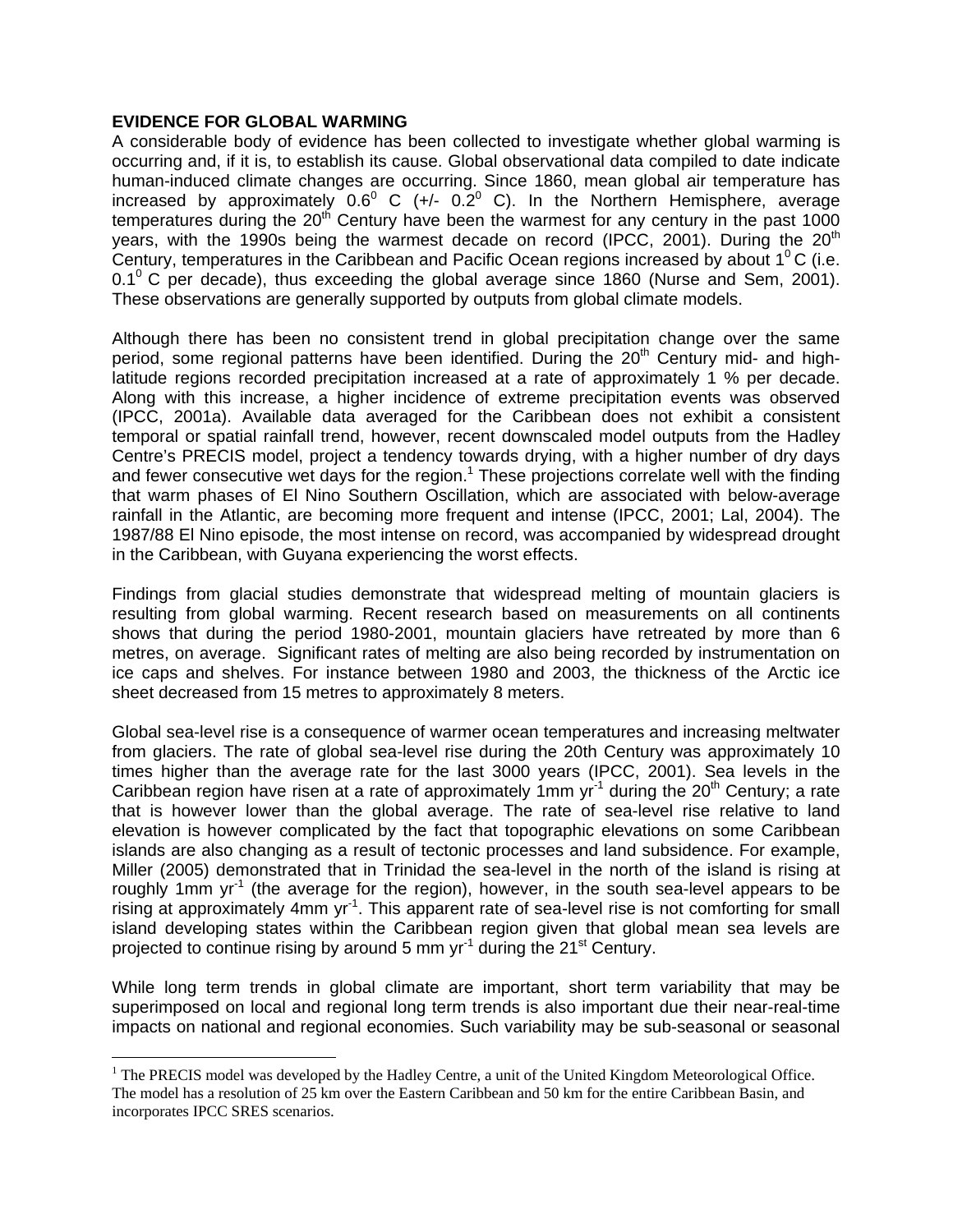in nature (e.g., annual wet and dry season variations) or may persist over several years as in the case of the changes in climate that result from the El Nino/Southern Oscillation cycle which is responsible for drier than normal conditions across the Caribbean during the summer. Within the context of climate variability there is particular concern about the increasing frequency of what were previously viewed as extreme events and their impacts on national and regional economies. The recent extensive flooding in Guyana during the 2005 and 2006 represent cases where extreme events occurred within a short time period. In both cases, extremely high rainfalls occurred, with the rainfall in January 2005 representing the highest single month total since 1888. The financial losses to the agricultural sector in Guyana that resulted from these events were USD 55 million and USD 22.5 million respectively. These represent significant losses to the Guyanese economy as agriculture accounted for 35.4 percent of Guyana's gross domestic product during 2004.

As noted in the previous paragraphs, climate change and climate variability are expected to have a significant impact on socioeconomic development of the Caribbean region if mitigative and adaptation strategies are not implemented in the near future. In particular, climate change and climate variability are expected to impact (i) key economic sectors such as tourism, agriculture, recreational activities, and energy among others and (ii) key social sectors such as water, health care, and security among others. Impacts in the social sectors are expected to impact economic activities and vice versa.

The impacts to local and regional water resources due to climate change will be significant. Water resources in the Caribbean region include both surface and subsurface waters with the relative importance of each, from an economic perspective, varying from island to island. In Barbados for example, groundwater is the primary source of water for all socio-economc activities and, as a result, it has significant economic value. However, in many of the Windward Islands, greater economic value is attached to surface water relative to groundwater. In the latter case, this relative importance is exemplified by the fact that little groundwater is withdrawn and in many instances little information on existing groundwater resources exist. Climate change is often seen as a future threat to water resources on many English-speaking Caribbean islands when compared with current threats. For example, many aquifers are constantly under threat from pollution from agricultural chemicals and human waste, over utilization, and reduced recharge that results from increased run-off due to changes in land use patterns. Furthermore, many Caribbean islands will continue to experience population growth during the 21<sup>st</sup> Century such that the competition for land and water will stress both quantity and quality of available water resources.

Given these challenges, and the additional threats posed by climate change, management of water resources on Caribbean islands will become more difficult due to the complex interactions between the various threats. Mitigation will require skilled personnel, knowledge of existing resources including economic valuations of resources, and appropriate management strategies and policies. Unfortunately, IICA (1999) indicated that there is a significant lack of water resources professionals within the Caribbean region and this is contributing to poor water resources management on many islands.

### **CLIMATE AND WATER RESOURCES**

Climate and water resources are intimately connected through the hydrologic cycle which defines the transfer of water from the oceans to groundwater and surface water storage. The hydrologic cycle accounts for: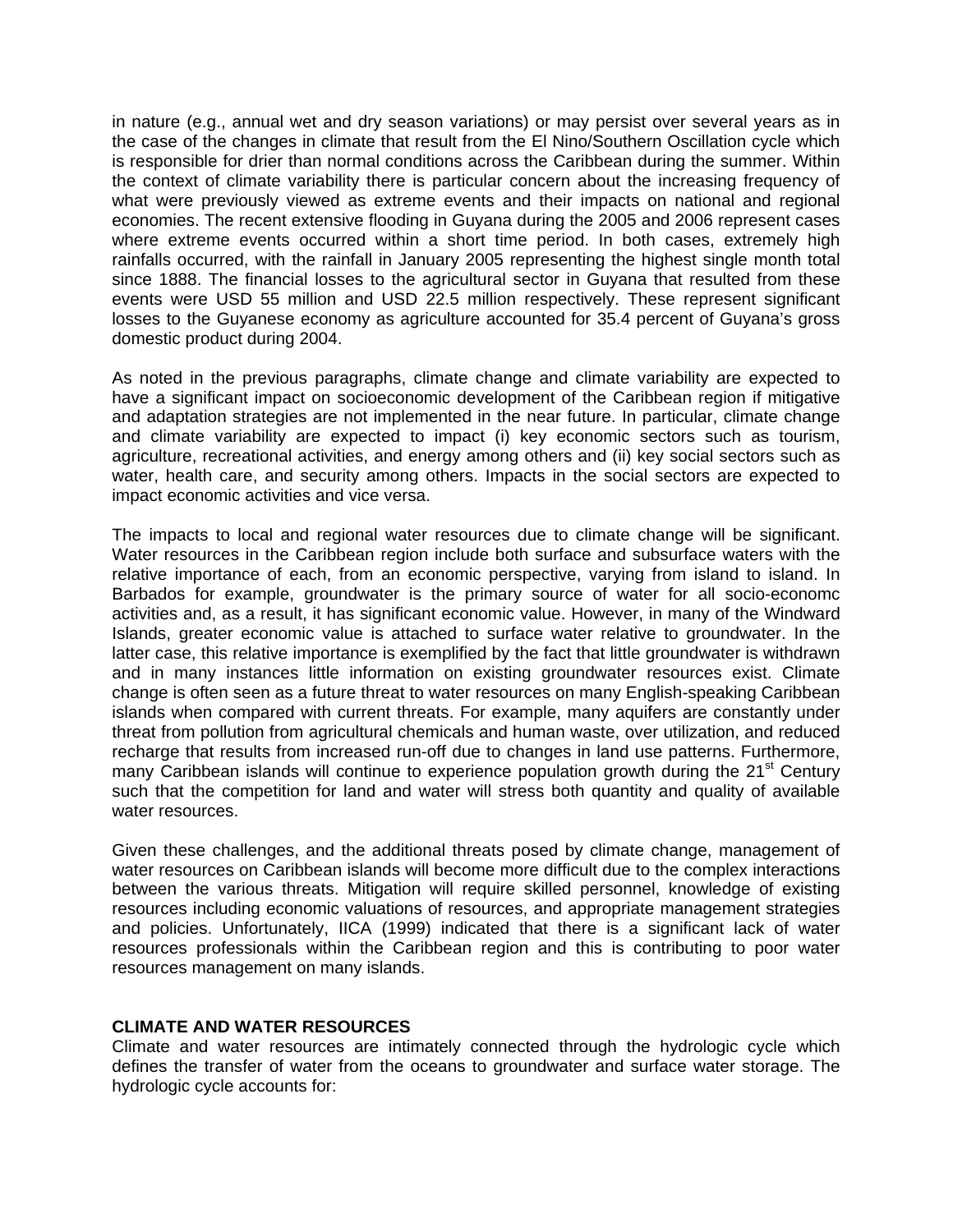- Evaporation from the oceans
- Condensation of water vapour
- Precipitation in the form of snow and rain
- Run-off to lakes and surface water impoundments
- Infiltration into the subsurface
- Percolation into aquifers
- Evapotranspiration from the near surface

Equations 1 and 2 represent the water balance equations for groundwater and surface water respectively:

$$
\Delta GW_s = P - ET - SW_{ro} + GW_i - GW_o \tag{1}
$$

$$
\Delta SW_s = P - ET + S_i - S_o + G_i - G_o \tag{2}
$$

Where *P* represents precipitation, *ET* represents evapotranspiration, *SWro* represents surface water run-off, *∆GW<sub>s</sub>* represents change in subsurface storage, *GW<sub>i</sub>* and *GW<sub>o</sub>* represents groundwater inflows into and groundwater outflows from the system respectively, *∆SWs* represents the change in surface water storage, *Si* represents the surface water inflows into the system, *So* represents surface water outflows from the system, *Gi* represents groundwater inflows into the system and G<sub>o</sub> represents outflows from the system to the groundwater system. Note that *Si* and *So* are related to the *SWro*.

The water balance equations and their links to the weather and climate therefore provide the basis for assessing the impacts of climate change on water resources. Equation 1 and 2 reinforce that that groundwater and surface water budgets are strongly influenced by precipitation, surface runoff, and evapotranspiration rates and, as a result, will be sensitive to changes in climate. While the relationships expressed appear relatively straightforward, couplings between the various variables can be complex. For example, for the same volume of precipitation, increasing the intensity of the precipitation will increase surface run-off and reduce the subsurface storage. The equations further emphasize the fact that key variables in water budget calculations are strongly dependent on climatic variables. The link between precipitation and groundwater and surface water storage is obvious from Equations 1 and 2. However, the influence of high temperatures and low relative humidity on water losses from soils and ponds via evapotranspiration although often not fully appreciated outside of the agricultural community, is a growing concern given the predictions of increasing temperature and drier future conditions.

The relationship between the quantity of precipitation and water availability is intuitive. However, rainfall intensity is also an important consideration in water budget calculations as it is positively correlated to run-off. Field observations and numerical modeling studies have shown that increasing rainfall intensity increases run-off thereby increasing surface water storage at the expense of groundwater storage (equations 1 and 2).

The budget calculations presented above provide volumetric estimates of the water available in groundwater and surface water systems. The calculations do not reflect the quality of water within the system and hence the potential utilization of the system. While increased run-off may increase the volume of water in surface water bodies, the same process could result in the degradation of the resource due to increased siltation and chemical loading.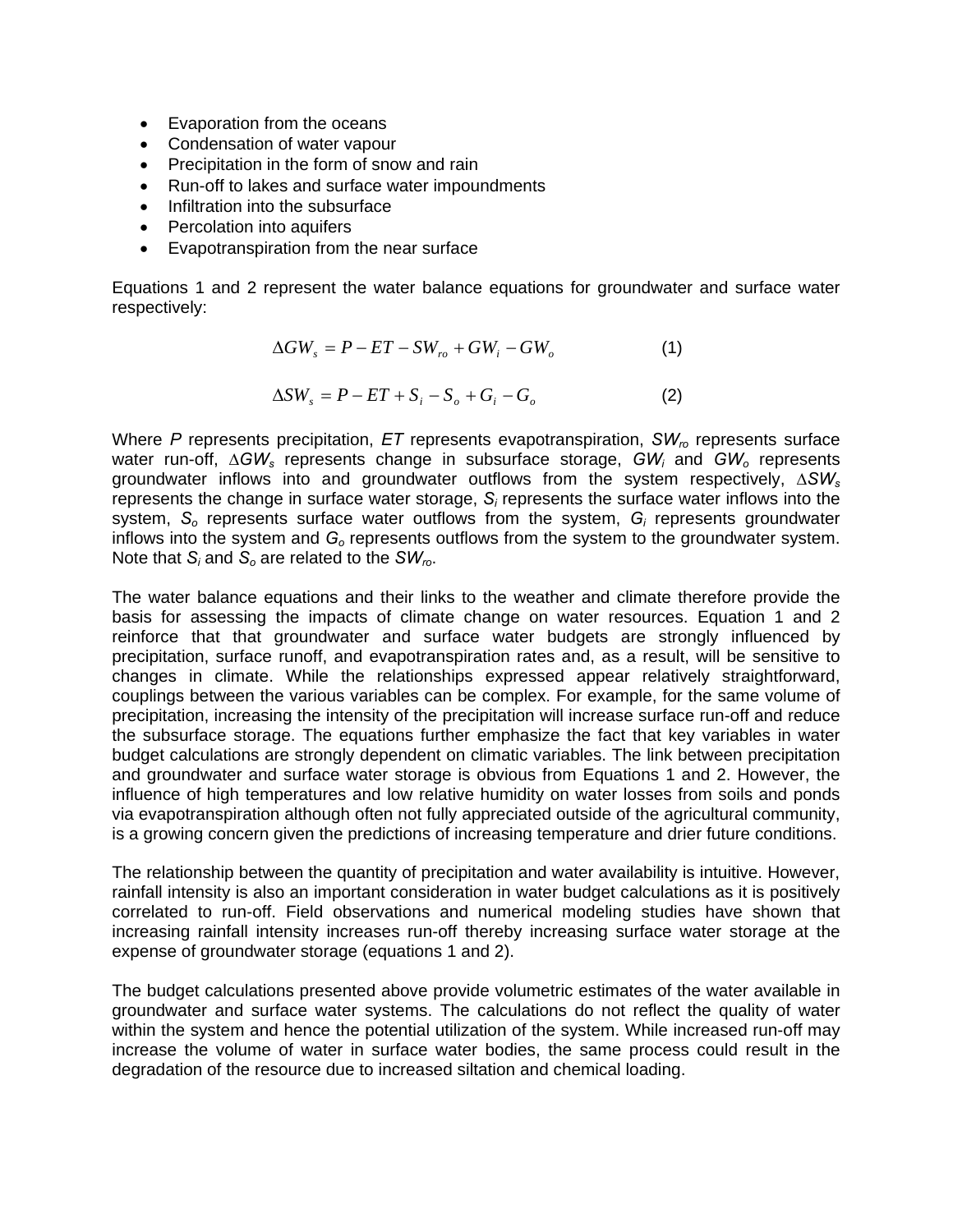### **IPCC PREDICTIONS REGARDING FUTURE GLOBAL CLIMATE**

Table 1 summarizes some of the important climate change projections from IPCC (2007). These projections are expected to have varying degrees of impact on various sectors of Caribbean economies and are expected to affect water resources on all Caribbean countries. In particular, the report concludes that

- Probable temperature rise by the end of the century will be between 1.8  $^{\circ}$ C and 4.0  $^{\circ}$ C  $(3.2$ -7.2  $\degree$ F) with the possible temperature rise by the end of the century ranging between 1.1 °C and 6.4 °C (2-11.5 °F)
- Sea levels are likely to rise by 28-43cm

#### **Table 1: Future Climate Change Projections**

(Extracted from Table SPM-1, Intergovernmental Panel on Climate Change: Climate Change 2007: The Physical Science Basis; Summary for Policymakers)

| <b>Phenomenon and Direction of Trend</b>                                                                                 | Likelihood of future trends based on projections for 21 <sup>st</sup> century<br>using SRES Scenarios |
|--------------------------------------------------------------------------------------------------------------------------|-------------------------------------------------------------------------------------------------------|
| Warmer and fewer cold days and nights<br>over most land areas                                                            | Virtually certain                                                                                     |
| Warmer and more frequent hot days and<br>nights over most land areas                                                     | Virtually certain                                                                                     |
| Warm spells / heat waves. Frequency<br>increases over most land areas                                                    | Very likely                                                                                           |
| Heavy precipitation events. Frequency<br>(or proportion of total rainfall from heavy<br>falls) increases over most areas | Very likely                                                                                           |
| Area affected by drought increases                                                                                       | Likely                                                                                                |
| Intense tropical cyclone activity increases                                                                              | Likely                                                                                                |
| Increased incidence of extreme high sea-<br>level (excludes tsunamis)                                                    | Likely                                                                                                |

### **CLIMATE CHANGE AND WATER RESOURCES**

The impacts of climate change on water resources management in the Caribbean are tied to the demand for water and the ability of water utilities to supply water from natural and anthropogenic sources. On most Caribbean islands, groundwater and surface water are the primary sources of water used to meet public and industrial demands. However, in countries such as Antigua and Barbuda and the Bahamas, water supplied from desalination is the primary source of potable water. The ability of utilities to supply water in the future will be strongly influenced by the impacts of climate change on the hydrologic cycle.

Climate change is expected to influence the demand for water by the public and industry in the future. Rising temperatures and changing rainfall patterns are likely to increase the demand for water by households, farmers, tourism, manufacturers and the recreation industry among others. Extensive studies to quantity the likely impacts of future climate change and climate variability on water resources in the Caribbean are not available, however, efforts such as the MACC which is ongoing are attempting to address this shortcoming. This section discusses the likely impacts of climate change on groundwater and surface resources.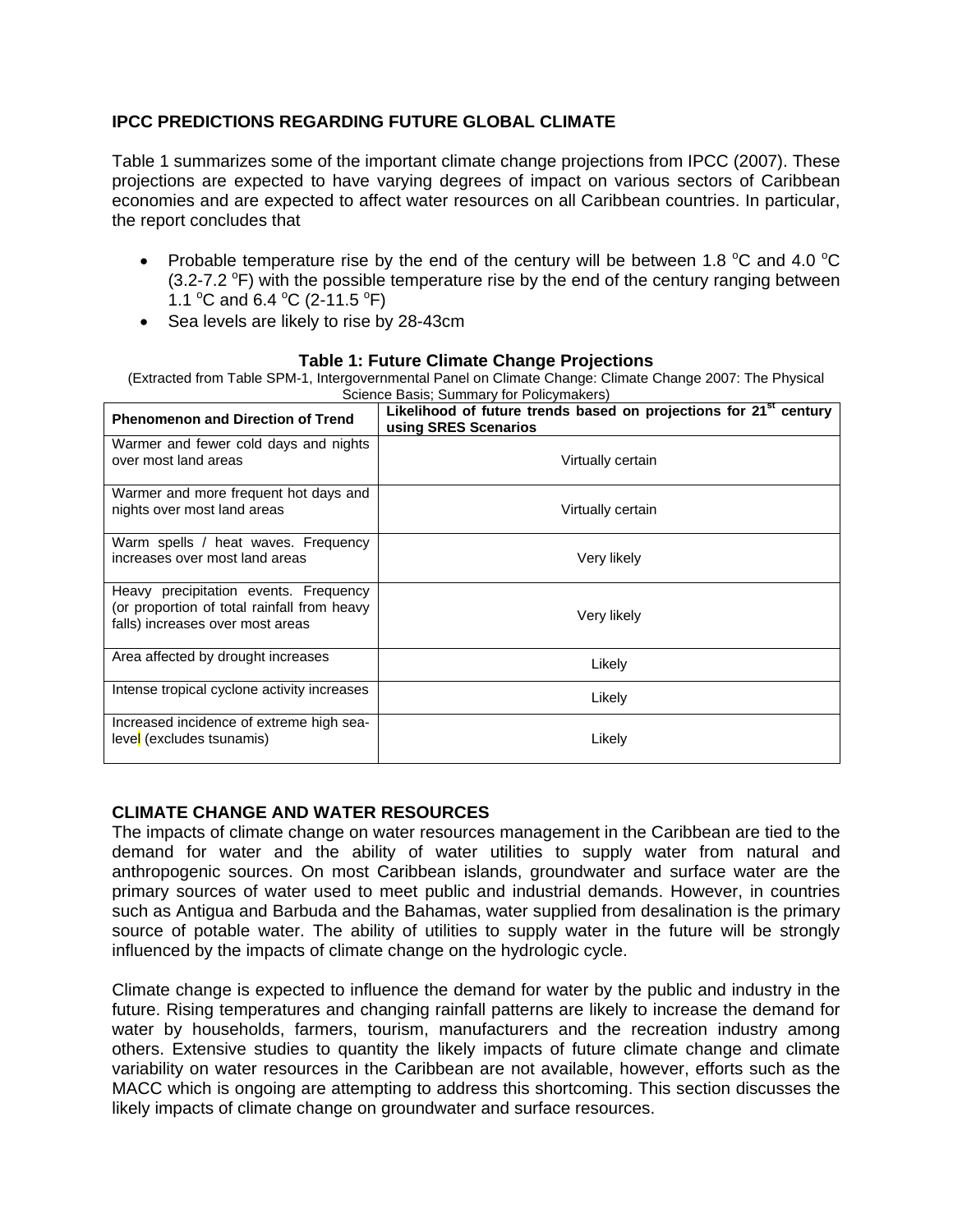#### **CLIMATE CHANGE AND GROUNDWATER RESOURCES**

Climate change and climate variability will increase the risk to already vulnerable groundwater resources. In particular, future climate change and climate variability are likely to impact the quantity and quality of groundwater resources. The speed at which these impacts will occur will be controlled by the location of the aquifer (inland versus coastal), local hydrogeologic conditions (including soil characteristics, whether aquifers are confined or unconfined, the size of the aquifer etc), the forcing climatic conditions, and the degree of utilization of the resource. It is expected that water-scarce islands such as Barbados, which rely exclusively on groundwater to meet the national water demand will be severely impact by effects of climate change on groundwater resources.

Equation 1 implies the amount of water stored in the subsurface is dependent on precipitation and surface runoff. Preliminary climate change and climate variability scenarios for the Caribbean region, indicate that rainfall in the region will become intense and dry spells will become more pronounced. The amount of precipitation received annually is, however, not expected to change significantly. Increased rainfall intensity, is expected to lead to increased surface runoff thereby reducing infiltration and potential aquifer charge. Construction of residential developments, recreational facilities, and roadways in the future are expected to further enhance surface runoff. In karst terrains some of the increased run-off may be captured by sinkholes thereby contributing to aquifer recharge. Aquifer recharge schemes of this type are currently being experimented with in Jamaica. However, as will be discussed in this section this approach can result in aquifer degradation if not carefully managed. The potential sensitivity of aquifer recharge to precipitation is summarized in Sandstrom (1995) who showed that a 15 percent reduction in rainfall resulted in a 40-50 percent reduction in recharge in an aquifer located in the central Tanzania. Similar studies for aquifers in the Caribbean are not readily available at this time, however, outputs from the MACC project and subsequent studies are expected to provide countries will the tools necessary to perform similar studies.

Daily temperatures are expected to increase under future climate change scenarios. This warming trend is evident in data collected in Barbados during the period 1960 to 2000 which show that both daytime and night-time temperatures have increased (Farrell et al. 2007). Increasing temperature is expected to increase evapotranspiration rates thereby reducing soil moisture, infiltration and aquifer recharge. In clay type soils, increasing temperatures coupled with prolonged dry spells will lead to desiccation cracking that will further enhance soil moisture loss. The impacts of increasing temperatures on recharge in aquifers in the Caribbean is not documented, however, a qualitative understanding of the effects of increasing temperatures on recharge may be inferred through careful examination of climate and waterlevel records at aquifers.

The above discussion is primarily applicable to unconfined aquifers, that is, aquifers that have no overlying impermeable strata, are generally close to the ground surface and, as a result, are strongly coupled to atmospheric forcing functions. Confined aquifers on the contrary generally lie deeper in the subsurface and are generally less susceptible to climate and weather phenomena. As a result, these systems may contain old water, and may be less susceptible to the immediate impacts of climate change and climate variability.

Climate change will not only influence the quantity of water entering aquifer systems, but may also reduce the quality of water within aquifers. In coastal environments for example, changing recharge patterns, including reduced long-term recharge and/or temporally variably recharge, coupled with rising sea-level will increase the likelihood of seawater intruding into coastal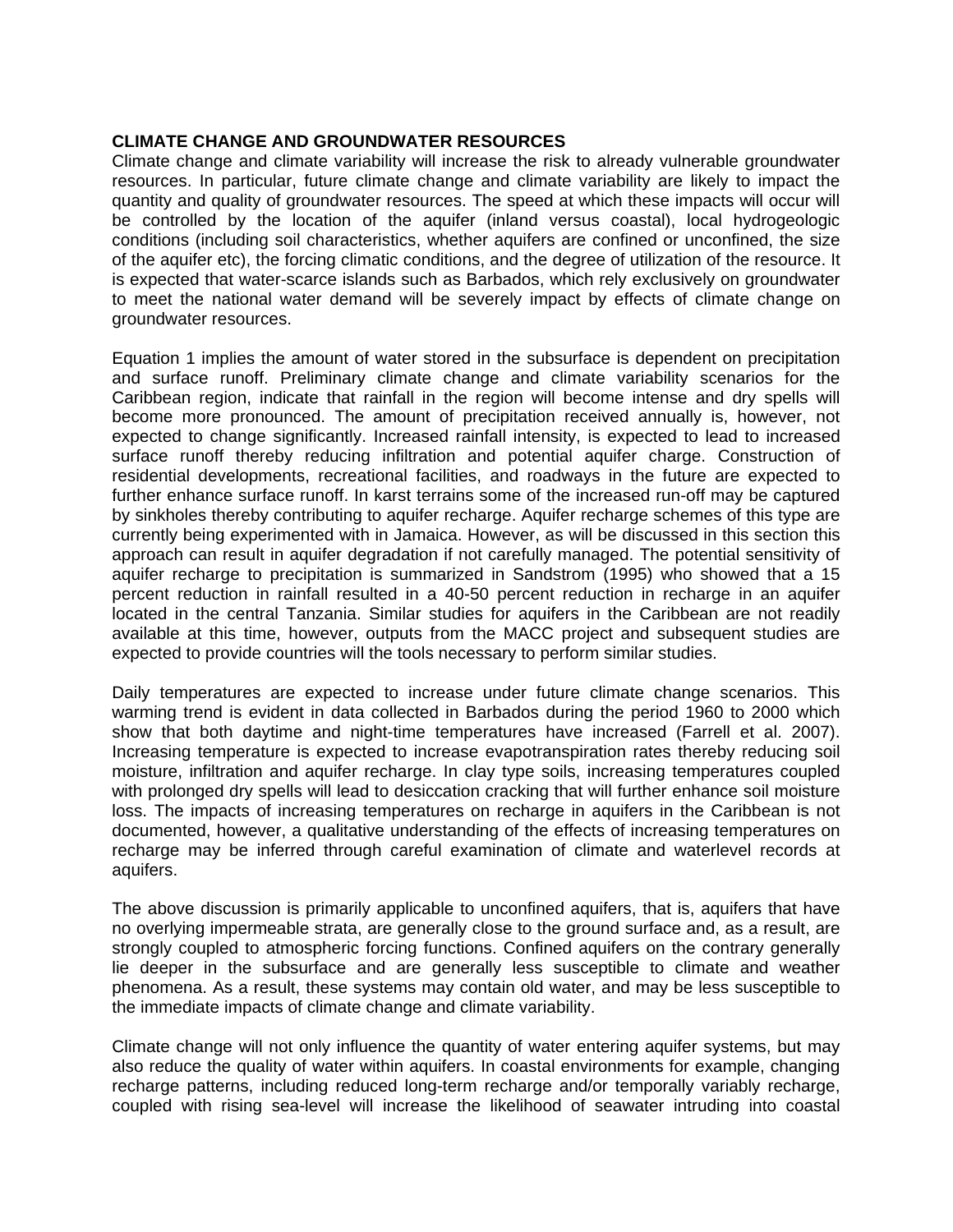aquifers thereby degrading the water quality in the aquifers. As noted previously, erosion and sediment transport may become common features of high intensity precipitation. In karst regions, this raises the potential for recharge water to transport sediments and other contaminants (e.g., pesticides and fertilizers) into the subsurface thereby contaminating aquifers. As a result, the consequences of climate change and increased climate variability can be a reduction in groundwater quality.

#### **CLIMATE CHANGE AND SURFACE WATER RESOURCES**

Surface water resources are the most vulnerable water resources with respect to climate change and climate variability. Rivers, small lakes, and small impoundments represent the primary surface water bodies in the Caribbean. Surface water resources are the primary sources of potable water in countries such as St. Vincent, St. Lucia, Dominica among others. On Antigua, surface water contained in the Potworks Reservoir is an important component of the water supply system, but not the primary component.

As is evident from Equation 2, surface water resources are influenced by precipitation, runoff, evaporation, and exchanges with the underlying groundwater system. Because of their direct connection with the atmosphere, surface water resources are extremely susceptible to the impacts of climate change and climate variability. This susceptibility was demonstrated in 2003 when the Potworks Reservoir in Antigua went dry after a period of drought. Under future climate change scenarios for the eastern Caribbean region that project among other things increasing rainfall intensity and increasing consecutive dry days, and increasing day and night time temperatures, it is anticipated that surface water systems will experience increasingly variable steam flows and reduced waterlevels in lakes and other surface water features. These volumetric changes may threaten the long-term sustainability of surface water bodies as reliable sources of water.

Maintaining the quality of surface water bodies will also prove challenging under climate change and increasing climate variability particularly when high intensity rainfalls may generate significant surface runoff that may carry significant sediment loads containing pesticides, fertilizers, and wastes. The high sediment loads may increase siltation in steams lakes and impoundments. Agrochemicals and wastes transported into rivers and other water bodies may significantly degrade water quality.

#### **POLICY AND LEGAL FRAMEWORKS**

Water stress in the Caribbean is becoming a significant challenge for many sectors. The situation is made worse where poor management practices collide with declining availability occasioned by climate change and climate variability. Factors such as increasing rates of abstraction as a consequence of growing water demand, pollution from agro-chemicals and other contaminants, inefficient and inadequate water storage facilities, failure to exploit recycling technologies and implement water-use efficiency measures all compound the problem.

Most Caribbean countries lack a comprehensive water resources management policy and legislative framework. Institutional arrangements are often fragmented, entities have overlapping responsibilities, there is no clear coordination mechanism, and in many cases institutions are self-regulating. In addition, management practices and technologies are often inefficient, and there is a general lack of incentives for encouraging water use efficiency and conservation. It is therefore reassuring to note that some countries, notably Jamaica, St. Lucia, Barbados and Trinidad and Tobago have recently begun to implement strategies that seek to incorporate key tenets of integrated water resources management (IWRM).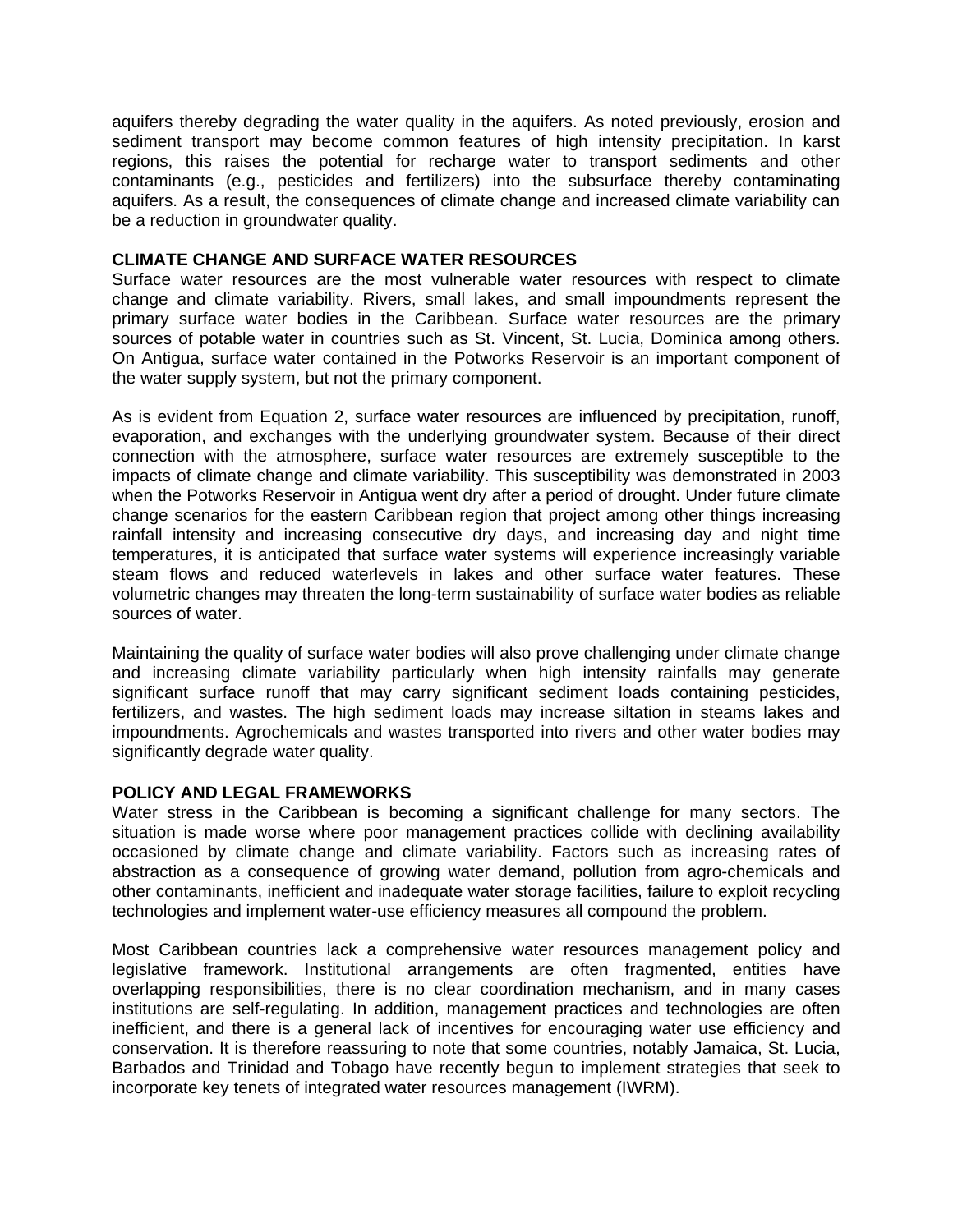Clearly there is no single prescription for achieving efficient water management, as approaches will of necessity vary from place to place and must be appropriate to local circumstances. However, there is an emerging consensus from the literature that there are certain critical policy elements that ought to be considered in the design of an effective strategy. These include but are not limited to the following:

- Demand-side management, which may include incentives (and sanctions, where appropriate) for conservation and use optimization;
- Comprehensive assessment of existing and future demands, by sector;
- Assessment, repair and replacement of aging infrastructure;
- Forecasting and risk assessment of *extreme events*, i.e. droughts and floods, which impact communities and sectors in different ways, and hence require different management approaches;
- Resolution of allocation issues such as trade-offs, use rights and user-conflict, e.g. potable use vs. irrigation needs; domestic supply vs. sale of water to cruise ships, etc.;
- Investment in research and development not only with respect to augmentation and 'new' technologies, but also with a view to optimizing the distribution system, and reducing operational costs without compromising quality of service;
- Monitoring for quality assurance and control;
- Implementation of integrated watershed management practices, which can play an important role in the rationalization of resource use and allocation and protection of sources (both surface and groundwater);
- Rationalization and updating of legislation, paying attention to effective enforcement.

Finally, no policy, however well intentioned and conceived, will achieve the desired outcome if stakeholder education is not an institutionalized element of the implementation process. This may require strategies aimed at effecting behavioural and attitudinal change, dispelling false notions (e.g. that the resource is '*limitless*') and enhancing public awareness and understanding of the 'true' cost of providing water, arguably one of the most undervalued natural resources.

## **EDUCATION, TRAINING, AND RESEARCH AND DEVELOPMENT**

Development of mitigation and adaptation strategies to protect water resources on Caribbean islands is required if national socio-economic goals are to be attained. However, in recognition of the limited financial resources such strategies must be designed and implemented in a costeffective manner. An important impediment is the lack of skilled water resources professionals within the region.

The technical expertise required to mitigate existing water resources problems and to develop sustainable water resources programmes generally is not available in most Caribbean islands. Furthermore, in many water resources agencies, important decisions related to water resources management are made by individuals with minimal formal training in the important core scientific and engineering disciplines. As a result, the scientific and engineering studies needed are often inadequate or poorly done. This inevitably results in significant liabilities given the emerging threats posed by (i) changing land use patterns, (ii) increasing demands for water from multiple stakeholders including agricultural, industrial, and recreational users, and (iii) emerging pollution threats from pharmaceutical products and pathogens, all likely to be acerbated by climate change.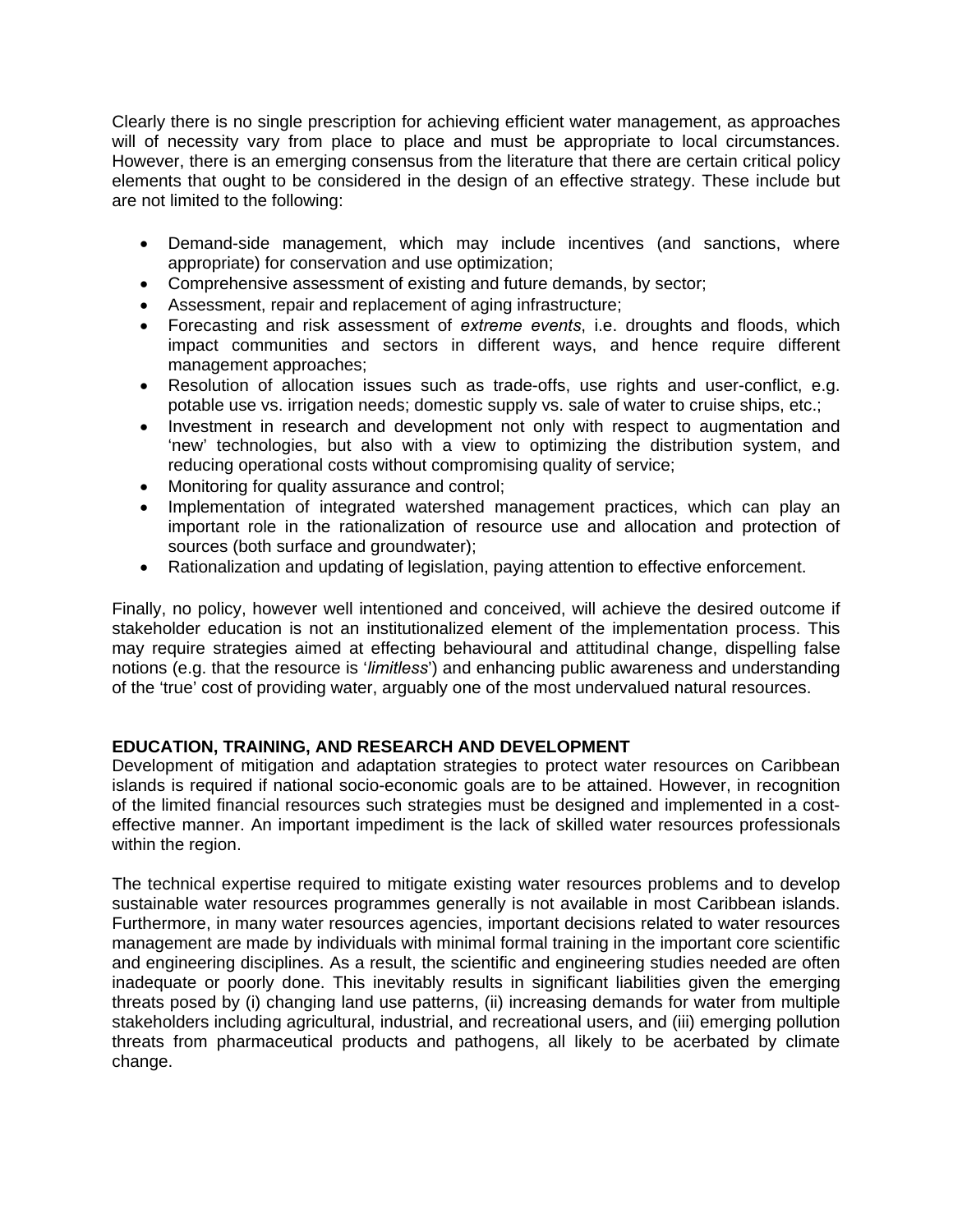IICA (1999) made the following recommendations that should be acted upon so as to improve each island's ability to manage its water resources:

- Establishment of politically independent national bodies to formulate policy related to the sustainable management of water resources;
- Integration of databases that support water resources and environmental management;
- Strengthening of institutional capacity in water management organizations;
- Development of local research and development programmes within water resources management agencies;
- Establishment of market based frameworks that support the balanced distribution of water and the establishment of policies that promote equity;
- Development and implementation of regulations, policies, and laws that protect water resources.

Of these, institutional strengthening is perhaps the most important as it provides a mechanism through which some of the other recommendations can be achieved. However, the level of institutional capacity building required to implement the IICA (1999) recommendations demands a significant financial investment that may be excessive from a cost benefit perspective when compared with other national priorities.

A collective regional approach is one through which all of the Caribbean SIDS can benefit. A regional research, development, implementation and training group specializing in various aspects of water resources management (e.g., resource exploration, characterization, development, protection, and valuation) could be instituted. All Caribbean SIDS would have equal access to the expertise of the group with islands with less developed water management systems reaping the most significant benefits initially. The group would be responsible for

- Advising local and regional government agencies on regulations, laws, and policies related to
	- o Sustainable management of water resources
	- o Development and implementation of strategies for protecting water resources on Caribbean islands
- Development of training and research and development programmes tailored for specific needs of the various islands. The Group would have to have
	- o close working relationships with managerial and professional staff in the various water management agencies in the region
	- o thorough understanding of the various challenges facing each water management agency in the region
	- o a proactive approach to identification of potential water management problems
	- o multi-disciplinary experience
- Identifying funding opportunities that could benefit water resources activities in the Caribbean region including collaborations with local, regional, and international organizations
- Providing technical support to agencies wishing to apply for loans and grants to support water resources related activities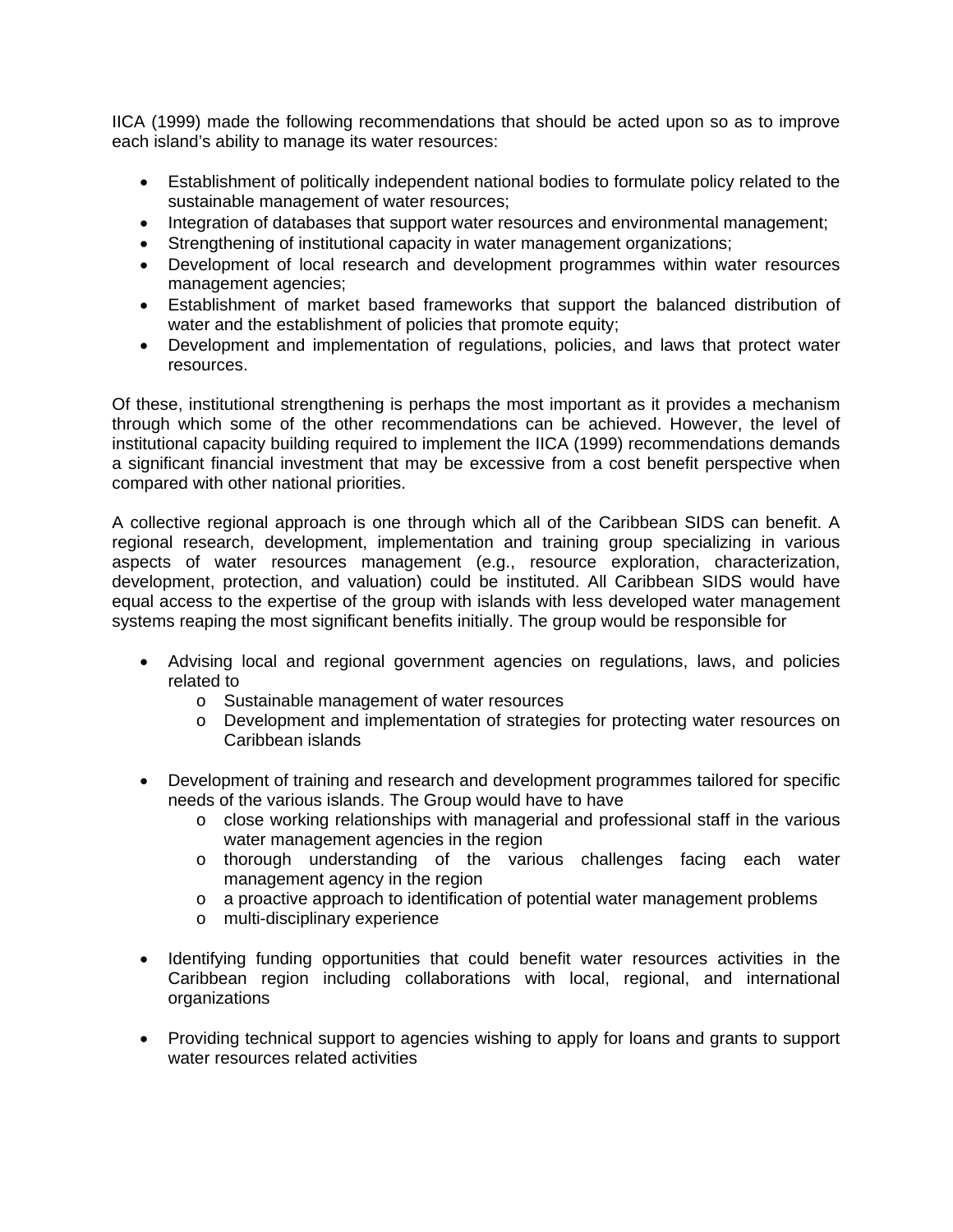The use of central organizations to support water resources is a widely used approach. For example, in the United States the U.S. Geological Survey provides technical expertise in water resources management to states where such expertise is lacking.

The CIMH and the UWI Cave Hill Campus could house the group, as its activities would complement those of both organizations. The CIMH is a regional training institution mandated to train the region's meteorologists and hydrologists and the hydrology programme provides some of the services listed as key objectives of the proposed group. The UWI Cave Hill Campus primarily functions as a teaching, research and development institution with much of its efforts geared to meeting the needs of the region. At the moment, the Campus is in the process of developing an undergraduate programme in Environmental Science which includes aspects of Geology, Hydrology, Hydrogeology, Groundwater Modeling and Applied Geophysics among courses relevant to water resource management. The advantage of housing the group at UWI would be access to UWI's facilities and human resources in science, law, social sciences, business, and environment. Such an interdisciplinary mix is essential to water resources management.

### **PATH FORWARD**

The demand for water by countries in the Caribbean is expected to increase due to population increase, increased agricultural and industrial productivity, and the growth of recreational and tourism industries. Unfortunately, future climate change and climate variability will likely have negative impacts on the quality and quantity of water available from natural sources. Meeting future water demand given the threats to water resources posed by climate change will require significant improvements to water resources management across the region. This will require significant national and regional investments to support (i) capacity building initiatives using regional and national institutions, (ii) development of legal and policy frameworks to facilitate improved management frameworks, (iii) increased environmental monitoring and resources assessments, and (iv) increased data collection, analysis, and storage. While the effects of climate change on water resources are being addresses in some regional programmes, significant effort will be required to mainstream the results from the ongoing studies.

### **REFERENCES**

Farrell, D.A., K. Caesar, and K. Whitehall, 2007: Climate Change and its Impact on Natural Risk Reduction Practices, Preparedness and Mitigation Programmes in the Caribbean, *In press, Elements for Life*, Tudor Rose, London, UK.

IICA, 1999: *Annual Report*, http://www.iica.int/documentos/info99/caribe.asp.

IPCC, 2001: *Climate Change 2001- impacts, adaptation and vulnerability: Contribution of Working Group II to the Third Assessment Report*, Cambridge University press, 1032 pp.

IPCC, 2007: *Climate Change 2007- the physical science basis: Summary for Policymakers; Contribution of Working Group I to the Fourth Assessment Report of the Intergovernmental Panel on Climate Change*, http://www.ipcc.ch/SPM2feb07.pdf .

Lal, M., 2004: Climate change and small island developing countries of the South Pacific. *Fijian Studies*, 2 (1), 2-15.

Miller, K., 2005: Variations in Sea Level on the West Trinidad, *Marine Geodesy*, **28**, (3), 219- 229.